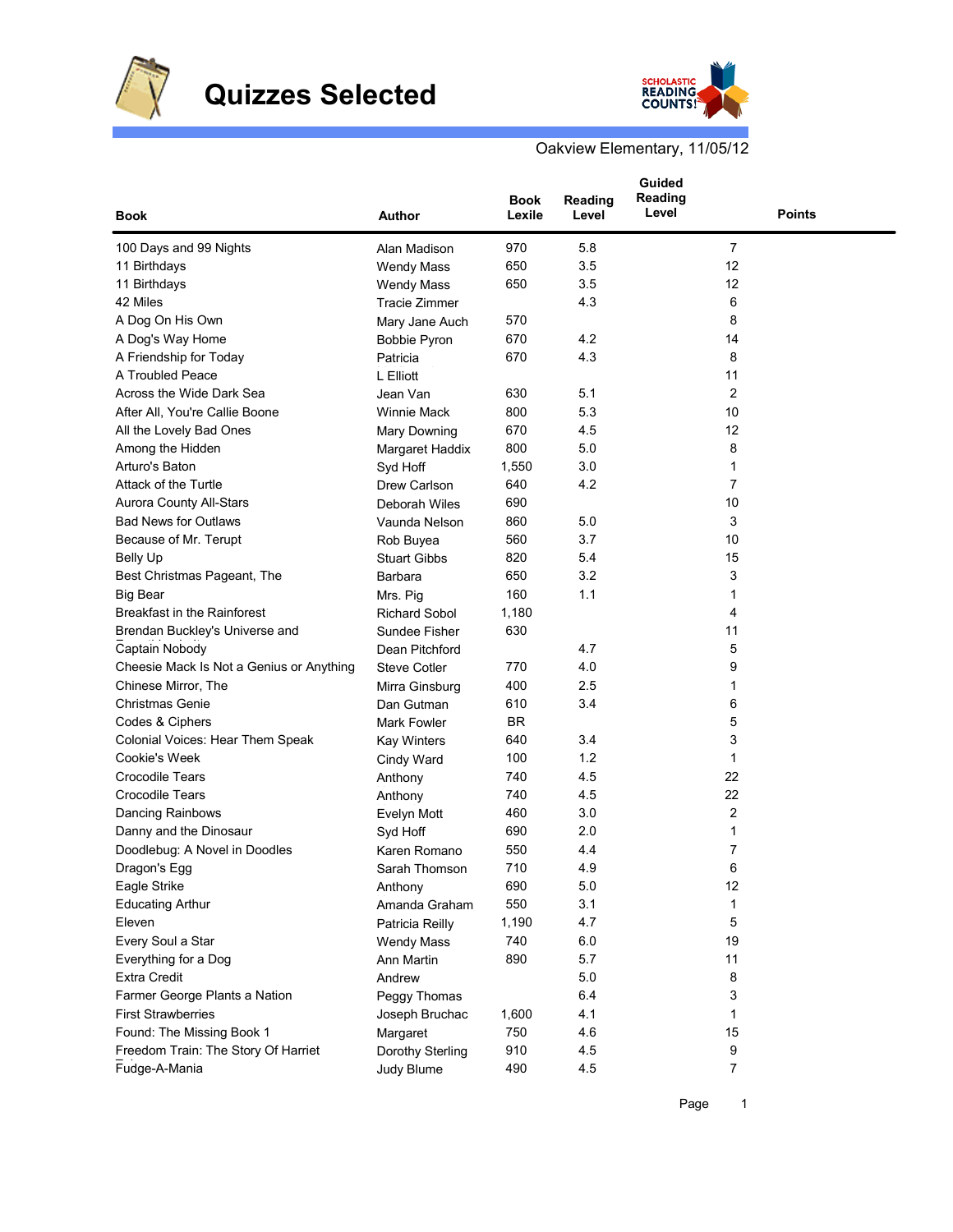

## **Quizzes Selected**



Oakview Elementary, 11/05/12

| <b>Book</b>                            | Author                    | <b>Book</b><br>Lexile | Reading<br>Level | Guided<br>Reading<br>Level | <b>Points</b>           |  |
|----------------------------------------|---------------------------|-----------------------|------------------|----------------------------|-------------------------|--|
| George Washington Carver               | Tonya Bolden              | 1,040                 |                  |                            | 4                       |  |
| Gerbilitis                             | Stephanie                 | 1,700                 | 5.0              |                            | 4                       |  |
| Grandma's Records                      | Eric Velasquez            | 780                   | 3.1              |                            | 3                       |  |
| Harry Potter and the Goblet of Fire    | J. K. Rowling             |                       | 5.6              |                            | 25                      |  |
| Help Me, Mr. Mutt!                     | <b>Janet Stevens</b>      | 420                   | 3.3              |                            | 3                       |  |
| Henry Aaron's Dream                    | <b>Matt Tavares</b>       | 920                   | 5.4              |                            | 2                       |  |
| How I, Nicky Flynn, Finally Get a Life | Art Corriveau             | 670                   | 4.2              |                            | 15                      |  |
| Hunger Games, The                      | <b>Suzanne Collins</b>    | 820                   | 5.3              |                            | 16                      |  |
| I Feel Better with a Frog in my Throat | Carlyn Beccia             | 1,110                 | 6.5              |                            | 3                       |  |
| I, Matthew Henson                      | Carole B.                 | 1,070                 | 9.6              |                            | 1                       |  |
| Inside Out and Back Again              | Thanhha Lai               | 800                   | 5.3              |                            | 5                       |  |
| January's Sparrow                      | Patricia Polacco          | 760                   | 4.6              |                            | 4                       |  |
| Junie B., First Grader: Cheater Pants  | Barbara Park              | 340                   | 3.4              |                            | 1                       |  |
| Junie B., First Grader: Cheater Pants  | Barbara Park              | 340                   | 3.4              |                            | 1                       |  |
| Justin Case                            | Rachel Vail               | 790                   | 4.4              |                            | 3                       |  |
| <b>Keeping Score</b>                   | Linda Sue park            | 770                   | 4.7              |                            | 12                      |  |
| Lady Liberty                           | Doreen                    | 760                   |                  |                            | 3                       |  |
| Lawn Boy                               | Gary Paulsen              | 780                   | 4.5              |                            | 2                       |  |
| Leepike Ridge                          | N.D. Wilson               | 780                   | 4.6              |                            | 10                      |  |
| Lemonade War                           | Jacqueline                | 620                   | 3.7              |                            | 7                       |  |
| Lightning Thief, The                   | <b>Rick Riordan</b>       | 740                   | 4.7              |                            | 15                      |  |
| LION, THE WITCH, AND THE               | C.S. LEWIS                | 940                   | 6.1              |                            | 9                       |  |
| Listen!                                | Stephanie Tolan           | 910                   | 6.5              |                            | 11                      |  |
| Lost and Found                         | Clements                  | 780                   | 3.0              |                            | 8                       |  |
| Lost in the Labyrinth                  | <b>Patrice Kindl</b>      |                       | 6.3              |                            | 10                      |  |
| Love, Aubrey                           | Suzanne LaFluer           | 570                   | 4.3              |                            | 14                      |  |
| Man Who Loved the Flag, The            | Idella Bodie              | 320                   | 2.2              |                            | 2                       |  |
| Neil Armstrong is My Uncle             | Nan Marino                | 670                   | 4.2              |                            | 8                       |  |
| Next Spring an Oriole                  | Gloria Whelan             | 830                   | 3.5              |                            | 3                       |  |
| No Ordinary Fish                       | Anne Lawrence             | 200                   | 1.7              |                            | 1                       |  |
| No Roses For Harry                     | Gene Zion                 | 1,500                 | 2.7              |                            | 1                       |  |
| <b>Number the Stars</b>                | Lois Lowry                | 900                   | 5.8              |                            | 5                       |  |
| On the Wings of Heroes                 | <b>Richard Peck</b>       | 730                   |                  |                            | 10                      |  |
| Out Of My Mind                         | Sharon Draper             | 700                   | 4.3              |                            | 14                      |  |
| Pepita Talks Twice                     | Ofelia Lachtman           | 470                   | 3.2              |                            | 2                       |  |
| Poppa's New Pants                      | Angela Medearis           | 630                   | 4.5              |                            | 2                       |  |
| Raising Dragons                        | Jerdine Nolen             | 670                   | 3.5              |                            | 2                       |  |
| Ramona Quimby Age 8 Theme 6            | <b>Beverly Cleary</b>     | 800                   | 4.0              |                            | $\overline{\mathbf{c}}$ |  |
| Red Pyramid                            | <b>Rick Riordan</b>       | 650                   |                  |                            | 18                      |  |
| Reward for Josefina                    | Valerie Tripp             | 710                   |                  |                            | 3                       |  |
| <b>Rickshaw Girl</b>                   | Mitali Perkins            | 730                   | 5.2              |                            | 5                       |  |
| River Dream, A                         |                           |                       | 3.7              |                            | 1                       |  |
| Sea of Monsters, The                   | Allen Say<br>Rick Riordan | 1,650<br>740          | 4.7              |                            | 13                      |  |
| Seal Surfer                            |                           | 740                   | 3.3              |                            | 2                       |  |
| Sidney Rella                           | Michael                   | 1,550                 | 3.1              |                            | 1                       |  |
|                                        | <b>Bernice Myers</b>      | 940                   | 5.8              |                            | $\overline{7}$          |  |
| Skylar                                 | Mary                      |                       |                  |                            |                         |  |